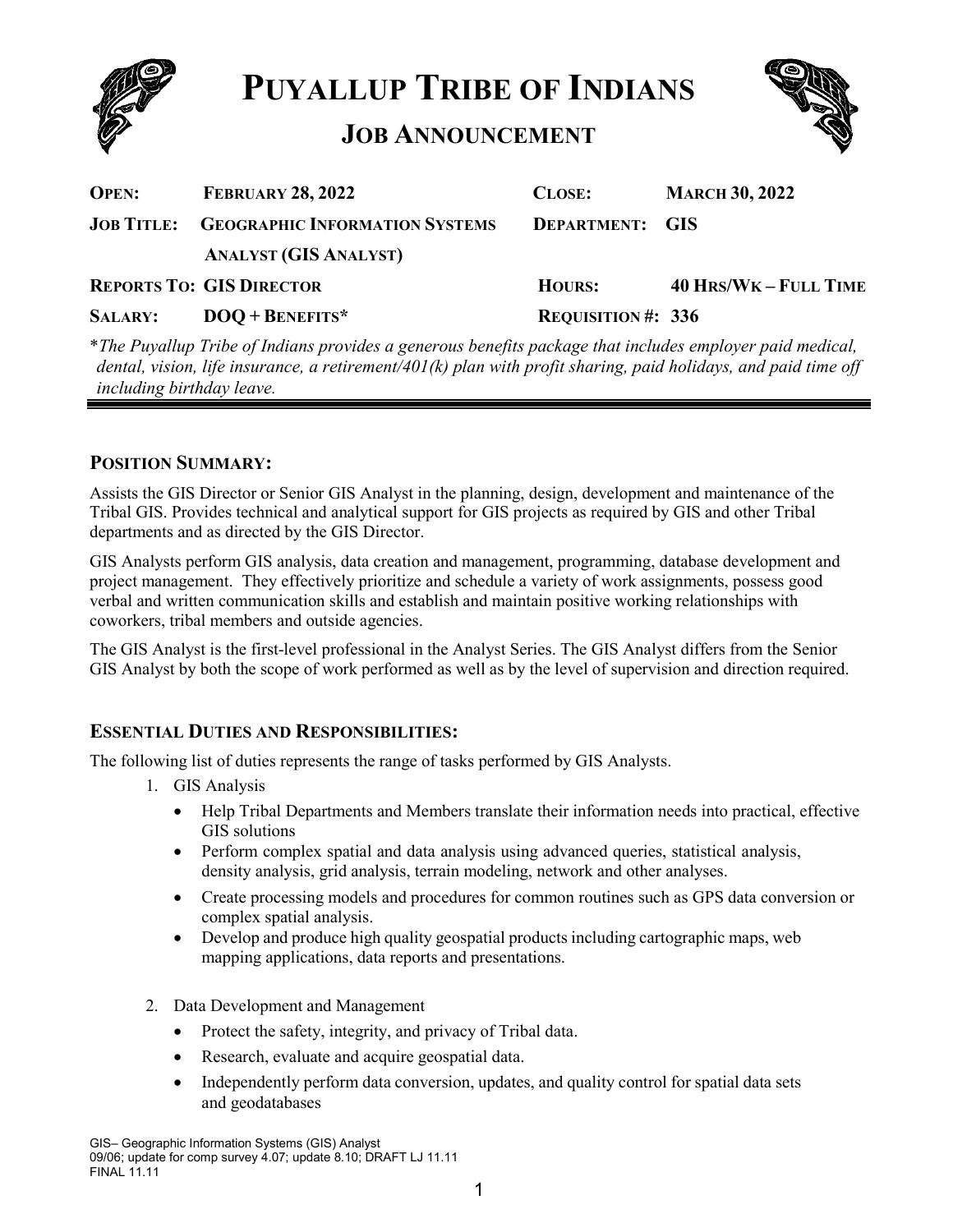- Create and document data models, maintenance procedures, data sets and metadata
- Design, and develop spatial data sets and geodatabases
- Analyze database performance, troubleshoot, test designs, and recommend improvements.
- 3. Application Development
	- Modify existing software to correct programming errors, improve its performance, and integrate it with new systems or procedures.
	- Research GIS technology and best practices to improve GIS procedures, through better technical solutions.
	- Assist in the design, development and maintenance of GIS desktop and web applications through programming, system testing, validation and documentation.
- 4. Other duties
	- Assist with training and supporting Tribal staff in the use of GIS software and data.
	- Prepare reports and deliver presentations.
	- Perform administrative tasks and other duties as required.
	- Contribute to a favorable public image of the Tribe by establishing and maintaining positive relationships with the Tribal, civic and professional communities.

## **SUPERVISORY RESPONSIBILITIES**

This position does not have departmental level supervisory responsibilities, although the incumbent may supervise GIS Technicians or GIS Interns on a project specific basis.

# **Qualifications and Requirements**

To perform this job successfully, an individual must be able to perform each essential duty satisfactorily. The requirements listed below are representative of the knowledge, skill, and/or ability required. Reasonable accommodations may be made to enable individuals with disabilities to perform the essential functions.

## **Education and/or Experience**

Bachelor of Science (B.S.) in GIS, or related field, and 2 or more years of related experience; an Associates in Applied Science (A. A. S.) in GIS, or a GIS Certificate, plus 4 years of experience; or 6 years related experience and/or training; or equivalent combination of education and experience. GIS experience gained while working for an American Indian Tribe is preferred.

#### *Related Experience is defined as:*

A thorough knowledge of GIS Software -especially ESRI Software, including ArcGIS Pro, ArcMap, ArcGIS Online,

Capable of performing geo-processing and spatial analysis for a variety of disciplines,

A thorough knowledge of cartographic mapping principles,

A working knowledge of GPS hardware and software,

A working knowledge of GIS and CAD data formats, including geodatabases, shapefiles, DWG/DXF,

Ability to provide GIS technical expertise and consultation to programs and personnel,

Some knowledge of programming languages used with GIS software such as Python, SQL, or Arcade,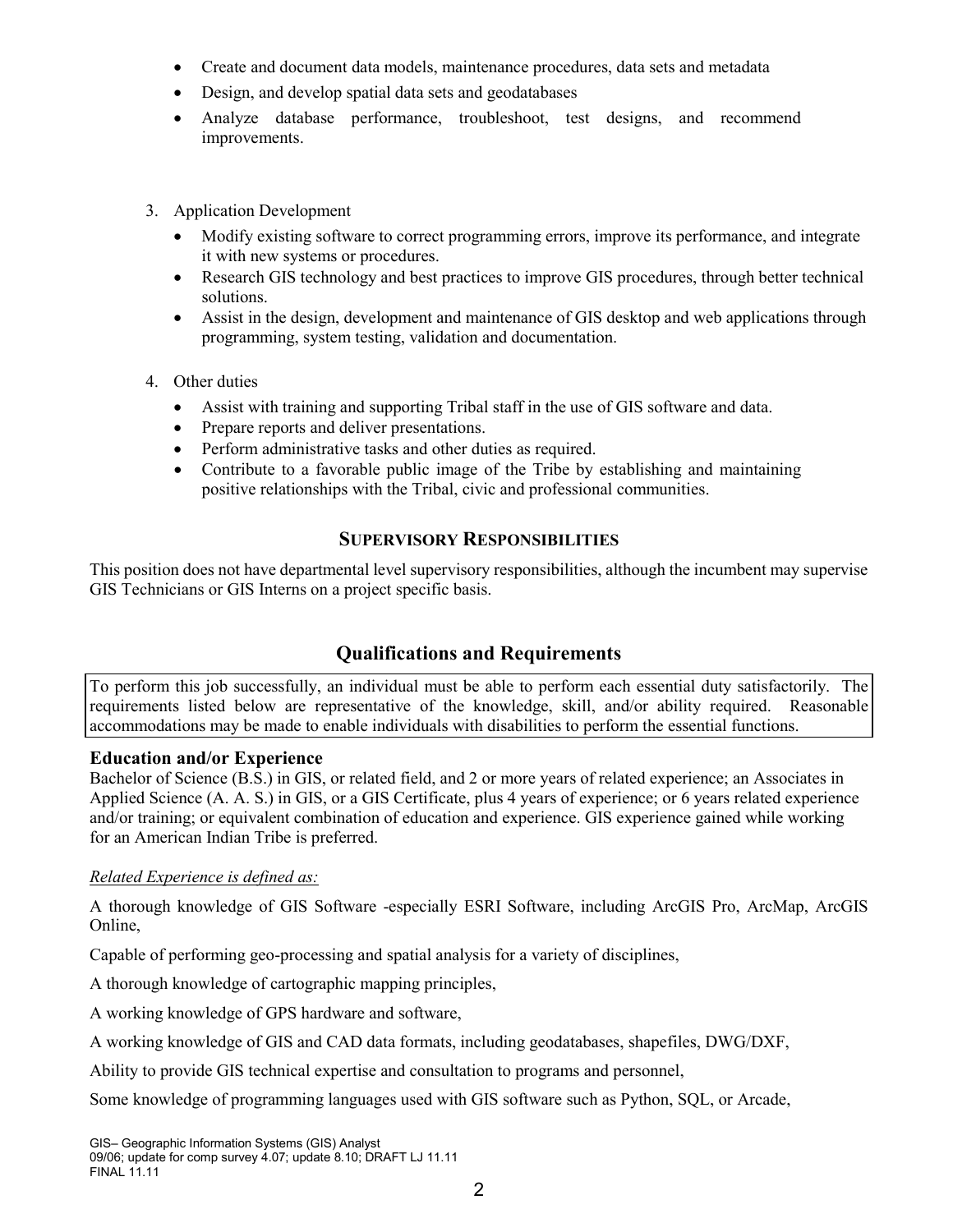Ability to communicate with both technical and non-technical staff,

Ability to coordinate and organize a variety of simultaneous projects with varying deadlines and priorities,

#### **Language Skills**

Ability to read, analyze, and interpret common scientific and technical journals, financial reports, and legal documents. Ability to respond to common inquiries or complaints from customers, regulatory agencies, or members of the business community. Ability to write reports and articles for publication that conform to prescribed style and format. Ability to effectively present information to top management, public groups, and/or boards of directors.

#### **Mathematical Skills**

Ability to comprehend and perform basic algebraic and trigonometric calculations, as well as perform basic area, length and unit conversions.

#### **Reasoning Ability**

Ability to define problems, collect data, establish facts, and draw valid conclusions. Ability to interpret an extensive variety of technical instructions in mathematical or diagram form and deal with several abstract and concrete variables.

#### **Licenses or Certificates**

Must have a valid and unrestricted Washington State Driver's License. Driver's License must not contain any restrictions that would otherwise prevent an employee from driving a GSA vehicle.

#### **Other Skills and Abilities**

Ability to work collaboratively, communicating effectively with all levels of staff and management.

Ability to work independently or with limited supervision.

Ability to communicate effectively with other governmental, intergovernmental and Tribal agencies.

Able to attend out of town GIS software training and conferences.

Telework:

This position may be required to telework on either a part time or full time basis depending upon the needs of the department and the organization. If required to telework, employee agrees to complete the Telework Agreement and abide by the Telework Policy and work expectations.

## **PHYSICAL DEMANDS**

The physical demands described here are representative of those that must be met by an employee to successfully perform the essential functions of this job. Reasonable accommodations may be made to enable individuals with disabilities to perform the essential functions.

- Requires the ability to operate a personal computer, multi-line telephone, calculator, facsimile and photocopier.
- Requires the ability to read, write, communicate, and interpret information accurately in English.
- Requires the ability to concentrate and consistently produce accurate work.
- While performing the duties of this job, the employee is frequently required to sit; use hands to finger, handle, or feel; reach with hands and arms; and talk or hear.
- The employee occasionally is required to stand and walk.
- The employee is occasionally required to stand and stoop, kneel, crouch, or crawl.
- The employee must occasionally lift and/or move up to 25 pounds.